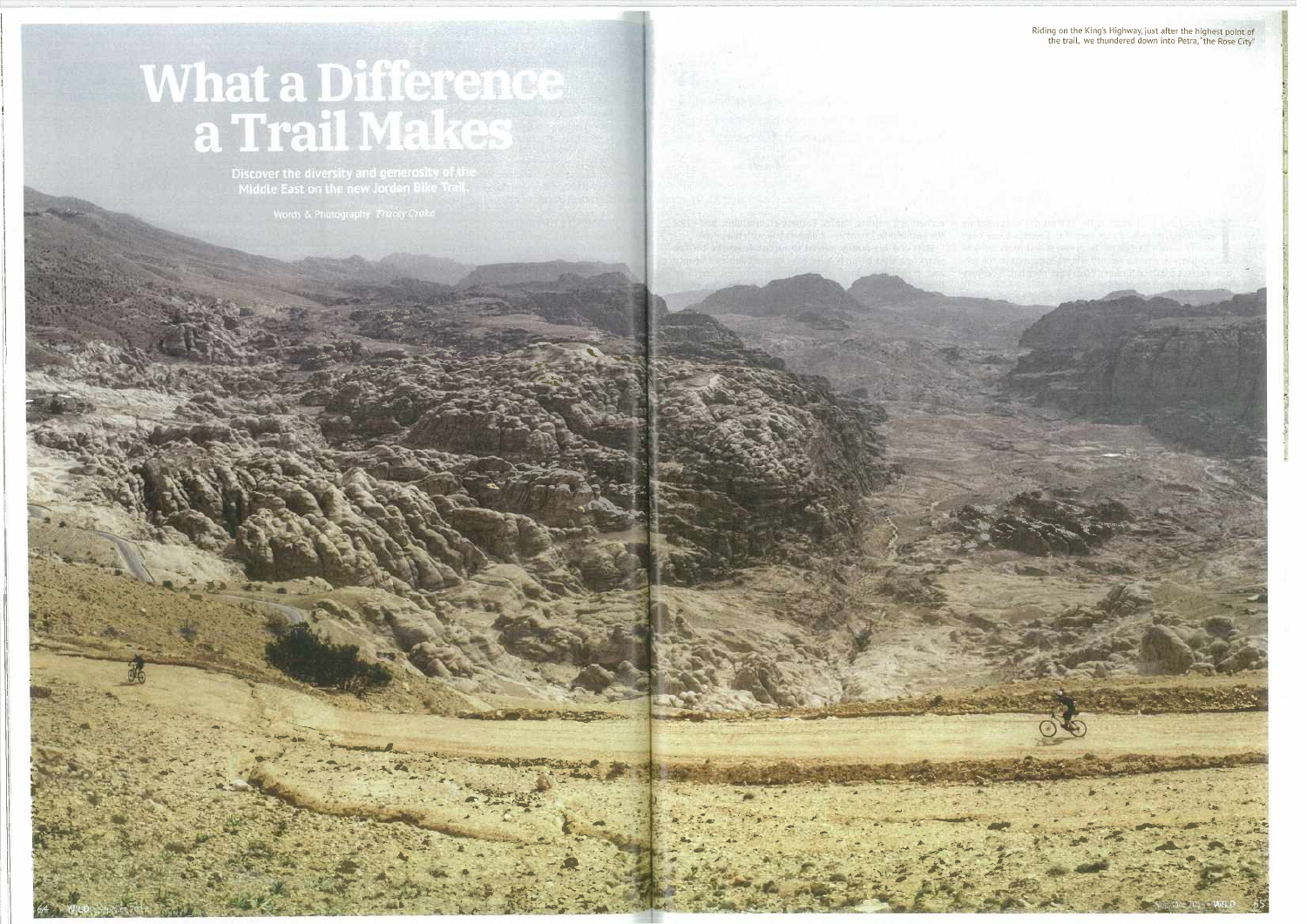

Figure about the the of call hero 1.2. Eawrence has been<br>widely lauded as one of the greatest and most influen-<br>tial films in cinema history. Scenes captured in the pic-<br>ture-perfect sands of Jordan's Wadi Rum over half a *t's Lawrence of Arabia's* fault: The multi Oscar-winning epic about the life of cult hero T.E. Lawrence has been widely lauded as one of the greatest and most influential films in cinema history. Scenes captured in the picago are still raved about today.

If you've seen those defining moments of Lawrence and his new-found Arabian blood brothers charging kohl-eyed on camels through the blazing desert, you'll also know why I thought taking a mountain bike through sandy Jordan would be completely bonkers. But just like any country I haven't actually visited, Jordan proves me wrong.

### **JORDAN'S GOT A BRAND NEW BIKE TRAIL.**

David Lean, *Lawrence of Arabia* director, worried that the rocky scrub of the Jordanian desert wasn't sandy enough for Hollywood audiences, hence the repeated scenes of Wadi Rum's sands. But that rocky scrub reality, which delves into lesser-known Jordan, is just the ticket for bike adventure.

Jordan has long wooed tourists with iconic crowd-pullers. There's the world wonder of Petra—also immortalised in film as the 'Lost City' Indiana Jones visited in search of the holy grail. And the other-planetary Wadi Rum landed another backdrop role doubling as Mars in Ridley Scott's *The Martian.* But few visitors venture beyond the country's star attractions; it's partly the reason the Jordan Bike Trail was conceived.

"The idea was to create a trail that allows cyclists to experience the diverse terrain and hidden treasures of Jordan, while still visiting the famous sites," says Matt Loveland, creator of the Jordan Bike Trail.

The result is a 730-kilometre challenging but not too technical through-country bike trail (roughly 60 per cent paved and 40 per cent jeep tracks) with a combined 20,000 metres of ascent and descent from the fertile north to the arid south. Along the way, the JBT plunges into the country's history,



archeology, culture, faiths, earliest civilisations, and—like the best of bike journeys—connects you with the people.

Matt and his family moved to Jordan from the UK ten years ago after being bowled over by the country's beauty and hospitality. Soon after, the ex-chartered engineer founded Experience Jordan with a local friend. The vision was to highlight the country's traditional, cultural and historical heritage. But that wasn't their only goal. To create opportunities for locals, they worked with communities to create homestays and support for cyclists the length

*CC* I thought taking a mountain bike through sandy Jordan would be completely bonkers. Just like any country I haven't actually visited, Jordan proves me wrong."

of the JBT. "As the trail develops, our hope is that it will continue to support many families across the country," Matt says. The company also provides free maps and info to those cyclists who want to bikepack and/or take on the unmarked trail independently.

I've opted for a ten-day 'highlights' trip with a small group, support and several shuttled sections. It's still a testing 450-kilometres under my own pedal power before I get to snorkel above the colourful coral of the Red Sea where the trail ends.



### **GETTING PERSPECTIVE**

The perspective lesson starts at the beginning of the trail in the lesser-visited location of Umm Qais in Jordan's north, not far from the Syrian border. Here we visit the ruins of ancient Gadara, one of the ten Decapolis cities that operated on the eastern frontier of the Roman Empire. These days Gadara is an upcoming visitor site, like an unkempt teenager trying to find itself in a confusing new world.

We stroll among weed-riddled basalt columns and climb a ghostly amphitheatre brought back to life by the buzz of local youths. Gadara's hilltop vantage point offers a bird's eye view over Israel's Lake Tiberias, (the Sea of Galilee) and the disputed Golan Heights.

Squinting through the haze, I sense why people might hesitate to come here. Along with Syria and Israel, Jordan also shares borders with Iraq, Saudi Arabia and Palestine. You would be forgiven for thinking that tensions in neighbouring countries impact Jordan's safety. But the country—which has long remained peaceful and stable—is often described as an oasis of calm in a troubled region.

Although Jordan is not perfect, and there have been a handful of attacks (almost all on local security forces), this needs to be put in perspective, and statistics tell a story you might not expect. The Global Terrorism Index indicates Jordan experiences less terrorism than many European countries,

days when the environment is so unrelentingly

and it ranks way better than Thailand—a popular destination for Australians. Crime, too, is low compared with many European or US cities. As Matt puts it, "I feel safer bringing up my three daughters in Jordan than I did in a city in the UK."

The country is also remarkably generous when it comes to those escaping conflict. For decades, this small Arab kingdom has offered a home to waves of people fleeing chaos. Jordan hosts the second highest share of refugees per capita on the planet, and a recent census shows one third of the country's 9.9 million population have another homeland.

## **ROLLING OUT**

From Umm Qais, the Jordan Bike Trail starts gently enough with a mixed melody of rolling hills, olive groves and almond trees. Green fields give way to the occasional rocky outcrop. Although opportunities to ride single trail are few and far between throughout the journey, my technical skills are put to use on the first descent to skip over the deep scars of recent flash flooding. This dump of rain, however, was a welcome nuisance. Jordan is one of the world's most water-scarce countries, despite it having significant territory within the ancient "Fertile Crescent", where agriculture and the earliest civilisations evolved.

This lengthy history and Jordan's location at the crossroads of Africa, Europe and Asia is partly what makes the journey so spectacular. The region was the hub of post bronze-age kingdoms that created a network of ancient trade routes. First-century Nabataeans transported valuable spices and frankincense to their capital in Petra. Since then, pastoralists, nomadic tribes, Bedouins, crusaders, religious pilgrims, Ottomans and Romans have all left veins of tracks for us to follow into the heart of this land.